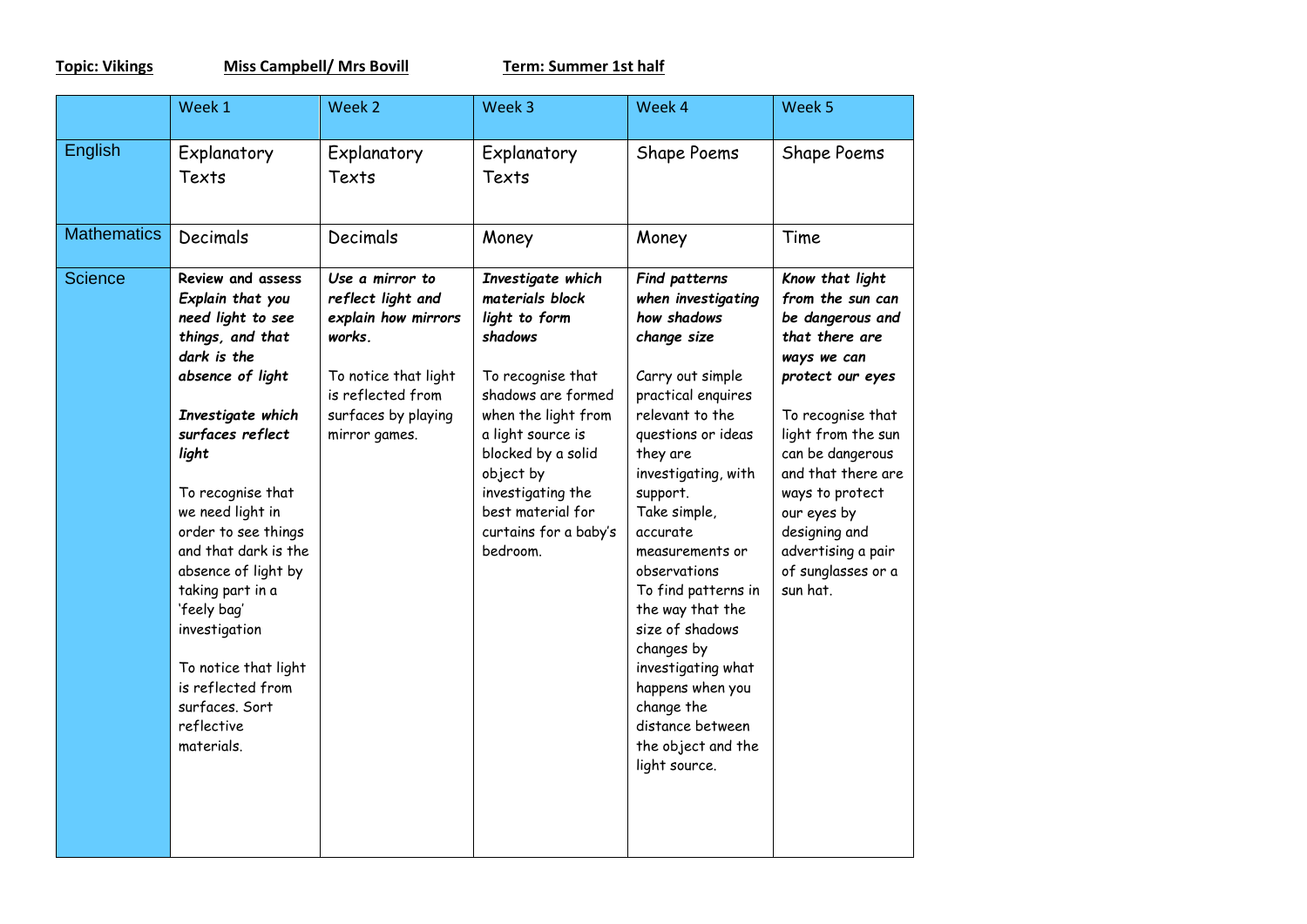| Computing      | Understand             | Use technology       | Use technology       | Use technology       | To consolidate     |
|----------------|------------------------|----------------------|----------------------|----------------------|--------------------|
|                | computer networks      | safely, respectfully | safely, respectfully | safely, respectfully | knowledge of uses  |
|                | including the          | and responsibly;     | and responsibly;     | and responsibly;     | of information     |
|                | internet; how they     | recognise            | recognise            | recognise            | technology beyond  |
|                | can provide multiple   | acceptable/unaccept  | acceptable/unaccept  | acceptable/unaccep   | school.            |
|                | services, such as      | able behaviour;      | able behaviour;      | table behaviour;     |                    |
|                | the world wide web;    | identify a range of  | identify a range of  | identify a range of  | To use knowledge   |
|                | and the                | ways to report       | ways to report       | ways to report       | about online       |
|                | opportunities they     | concerns about       | concerns about       | concerns about       | safety to plan a   |
|                | offer for              | content and contact  | content and contact  | content and          | party online       |
|                | communication and      | in the context of    | in the context of    | contact in the       |                    |
|                | collaboration          | creating passwords   | sending and          | context of           |                    |
|                | To buy or<br>$\bullet$ | and using privacy    | receiving emails     | exploring the        |                    |
|                | not to buy             | settings.            | safely.              | different ways we    |                    |
|                |                        | Keeping it           | · To safely send and | communicate online.  |                    |
|                |                        | safe                 | receive emails       | $\cdot$ To explore   |                    |
|                |                        |                      |                      | different ways       |                    |
|                |                        |                      |                      | children can         |                    |
|                |                        |                      |                      | communicate online.  |                    |
| Geography      |                        | To explore the Local |                      | To explore what is   |                    |
| Oddizzi        |                        | Area                 |                      | a special feature of |                    |
|                |                        | To locate the local  |                      | my Local Area        |                    |
|                |                        | area on an aerial    |                      |                      |                    |
|                |                        | image in relation to |                      | To describe the      |                    |
|                |                        | other places around  |                      | distinctive human    |                    |
|                |                        | it.                  |                      | and physical         |                    |
|                |                        | • To use an aerial   |                      | features of the      |                    |
|                |                        | image to describe    |                      | local area           |                    |
|                |                        | the key physical and |                      | • To compare         |                    |
|                |                        | human features of    |                      | different            |                    |
|                |                        | the area             |                      | perspectives on the  |                    |
|                |                        | • To use             |                      | local area           |                    |
|                |                        | geographical         |                      | • To develop         |                    |
|                |                        | language to describe |                      | enquiry questions    |                    |
|                |                        | places at different  |                      | about change in the  |                    |
|                | To explore the         | scales               | To explore the       | local area           | To investigate     |
| <b>History</b> | Viking invasion.       |                      | Viking Long Ships.   |                      | Viking Life (daily |
|                | To order a time line   |                      |                      |                      | life).             |
| <b>Vikings</b> | of events for the      |                      | Identify and give    |                      |                    |
|                | Viking struggle for    |                      | reasons for          |                      |                    |
|                |                        |                      |                      |                      |                    |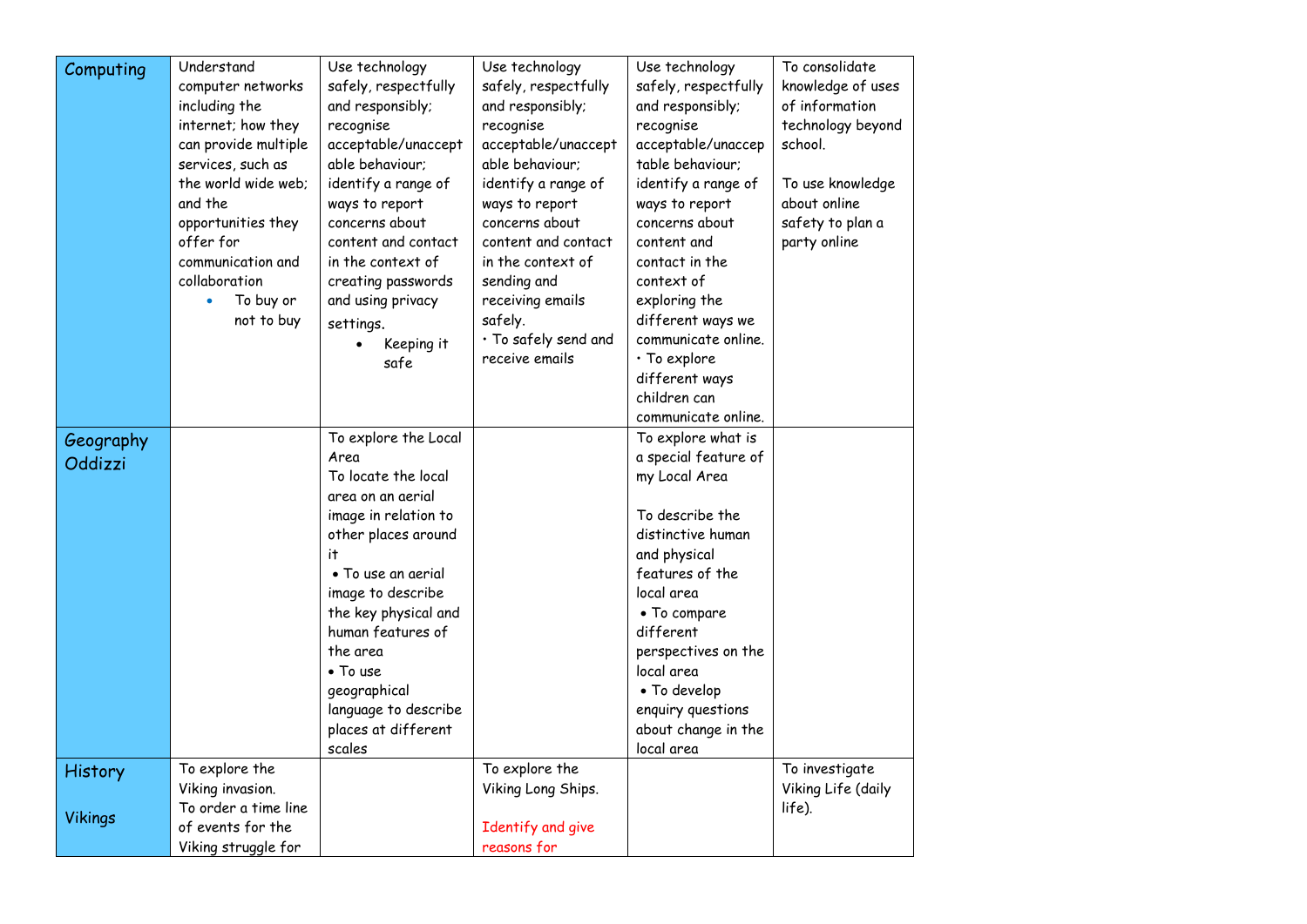|           | the Kingdom of                 |                      | historical events,   |                       | Ask and answer     |
|-----------|--------------------------------|----------------------|----------------------|-----------------------|--------------------|
|           | England.                       |                      | situations and       |                       | questions about    |
|           |                                |                      | changes.             |                       | the past,          |
|           | Put events, people,            |                      |                      |                       | considering        |
|           | places and                     |                      |                      |                       | aspects of change, |
|           | artefacts on a                 |                      |                      |                       | cause, similarity  |
|           | timeline.                      |                      |                      |                       | and difference     |
|           |                                |                      |                      |                       | and significance   |
| Art and   | Consider the work              |                      | Use the work of      |                       | Use the work of    |
| Design    | of other artists.              |                      | artists to replicate |                       | artists to         |
|           | Research and look              |                      | ideas or inspire own |                       | replicate ideas or |
|           | at the work of Andy            |                      | work                 |                       | inspire own work   |
|           | Warhol                         |                      | Create chalk Andy    |                       | Create chalk Andy  |
|           |                                |                      | Warhol images of     |                       | Warhol images of   |
|           |                                |                      | the Queen            |                       | the Queen          |
| DT        |                                | Gather information   |                      | <b>Understand how</b> |                    |
|           |                                | about the needs and  |                      | simple electrical     |                    |
|           |                                | wants of particular  |                      | circuits and          |                    |
|           |                                | individuals and      |                      | components can be     |                    |
|           |                                | groups.              |                      | used to create        |                    |
|           |                                | Research designs.    |                      | functional            |                    |
|           |                                | Research lightboxes  |                      | products.             |                    |
|           |                                |                      |                      | Creating and          |                    |
|           |                                |                      |                      | exploring circuits.   |                    |
| Languages | La famille                     | La famille           | La famille           | La famille            | La famille         |
|           | To learn how to say            |                      |                      |                       |                    |
| French    | the various nouns              | To continue and      | To introduce the     | To be able to         | Assessment         |
|           | for family members             | consolidate the      | language required to | introduce their       |                    |
|           | in French.                     | nouns and definite   | ask and answer the   | family members by     |                    |
|           |                                | articles/determiners | target question: As- | being able to say     |                    |
|           | To listen attentively          | for members of the   | tu des frères et     | what their names      |                    |
|           | to spoken language<br>and show | family in French and | sœurs? (Do you have  | are. This will        |                    |
|           |                                | to learn how to use  | any brothers or      | involve moving from   |                    |
|           | understanding by               | the possessive       | sisters?)            | 1st person singular,  |                    |
|           | joining in and                 | adjective 'my' in    |                      | je m'appelle to 3rd   |                    |
|           | responding.                    | French with          | Engage in            | person singular,      |                    |
|           | Identify common                | increasing accuracy  | conversations; ask   | [il/elle] s'appelle.  |                    |
|           | nouns.                         | and understanding.   | and answer           |                       |                    |
|           |                                | Read carefully and   | questions; express   | Develop accurate      |                    |
|           |                                | show understanding   | opinions and respond | pronunciation and     |                    |
|           |                                | of words and         | to those of others;  | intonation so that    |                    |